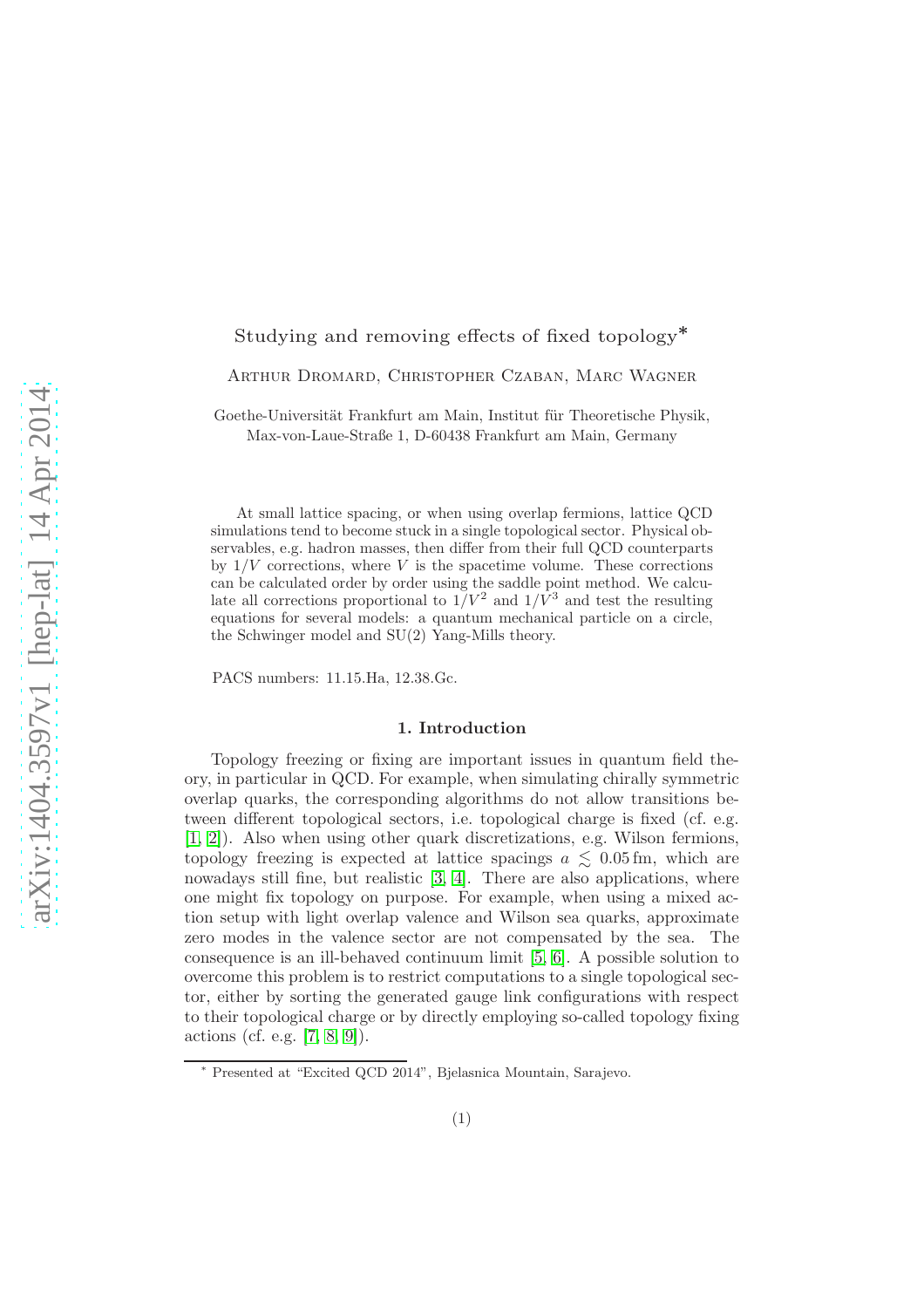In view of these issues it is important to develop methods, which allow to obtain physically meaningful results (i.e. results corresponding to unfixed topology) from fixed topology simulations. The starting point for our work are calculations from the seminal papers [\[10,](#page-5-9) [11\]](#page-5-10). We extend these calculations by including all terms proportional to  $1/V^2$  and  $1/V^3$ . We apply the resulting equations to a quantum mechanical particle on a circle, to the Schwinger model and to SU(2) Yang-Mills theory and determine "hadron masses" at unfixed topology from fixed topology computations and simulations (for related exploratory studies in the Schwinger model and the  $O(2)$ ) and  $O(3)$  non-linear Sigma model cf. [\[12,](#page-5-11) [13,](#page-5-12) [14\]](#page-5-13)).

Part of this work has already been published [\[15,](#page-5-14) [16,](#page-5-15) [17\]](#page-5-16).

#### 2. Hadron masses from fixed topology simulations

### 2.1. Two-point correlation functions at fixed topology

The partition function and the two-point correlation function of a hadron creation operator  $O$  at fixed topological charge  $Q$  and finite spacetime volume  $V$  are given by

$$
Z_{Q,V} \equiv \int DA D\psi D\bar{\psi} \delta_{Q,Q[A]} e^{-S_E[A,\bar{\psi},\psi]}
$$
  
\n
$$
C_{Q,V}(t) \equiv \frac{1}{Z_{Q,V}} \int DA D\psi D\bar{\psi} \delta_{Q,Q[A]} O^{\dagger}(t) O(0) e^{-S_E[A,\bar{\psi},\psi]}.
$$
\n(2.1)

Using a saddle point approximation the correlation function has been expanded in [\[10\]](#page-5-9) according to

<span id="page-1-0"></span>
$$
C_{Q,V}(t) = \alpha(0) \exp\bigg(-M_H(0)t - \frac{M_H^{(2)}(0)t}{2\mathcal{E}_2 V} \bigg(1 - \frac{Q^2}{\mathcal{E}_2 V}\bigg)\bigg) + \mathcal{O}\bigg(\frac{1}{V^2}\bigg),\qquad(2.2)
$$

where  $\alpha(0)$  is a constant,  $M_H(\theta)$  the hadron mass at vacuum angle  $\theta$ ,  $\mathcal{E}_k \equiv$  $e_0^{(k)}$  $\binom{N}{0}$  $\ket{\theta=0}$   $(\mathcal{E}_2 = \chi_t$ , the topological susceptibility) and  $e_0$  is the vacuum energy density. In [\[16\]](#page-5-15) we have extended this calculation by including all terms proportional to  $1/V^2$  and  $1/V^3$ ,

<span id="page-1-1"></span>
$$
C_{Q,V}(t) = \alpha(0) \exp\left(-M_H(0)t - \frac{x_2}{2\mathcal{E}_2 V} - \left(\frac{x_4 - 2(\mathcal{E}_4/\mathcal{E}_2)x_2 - 2x_2^2 - 4x_2Q^2}{8(\mathcal{E}_2 V)^2}\right)\right)
$$

$$
-\left(\frac{16(\mathcal{E}_4/\mathcal{E}_2)^2x_2 + x_6 - 3(\mathcal{E}_6/\mathcal{E}_2)x_2 - 8(\mathcal{E}_4/\mathcal{E}_2)x_4 - 12x_2x_4 + 18(\mathcal{E}_4/\mathcal{E}_2)x_2^2 + 8x_2^3}{48(\mathcal{E}_2 V)^3}\right)
$$

$$
-\frac{x_4 - 3(\mathcal{E}_4/\mathcal{E}_2)x_2 - 2x_2^2}{4(\mathcal{E}_2 V)^3}Q^2\right) + \mathcal{O}\left(\frac{1}{(\mathcal{E}_2 V)^4}, \frac{1}{(\mathcal{E}_2 V)^4}Q^2, \frac{1}{(\mathcal{E}_2 V)^4}Q^4\right),\tag{2.3}
$$

where  $x_n \equiv M_H^{(n)}(0)t + \beta^{(n)}(0)$  (for the definition of  $\beta^{(n)}$  cf. [\[16\]](#page-5-15)). The expansions [\(2.2\)](#page-1-0) and [\(2.3\)](#page-1-1) are rather accurate approximations, if the following conditions are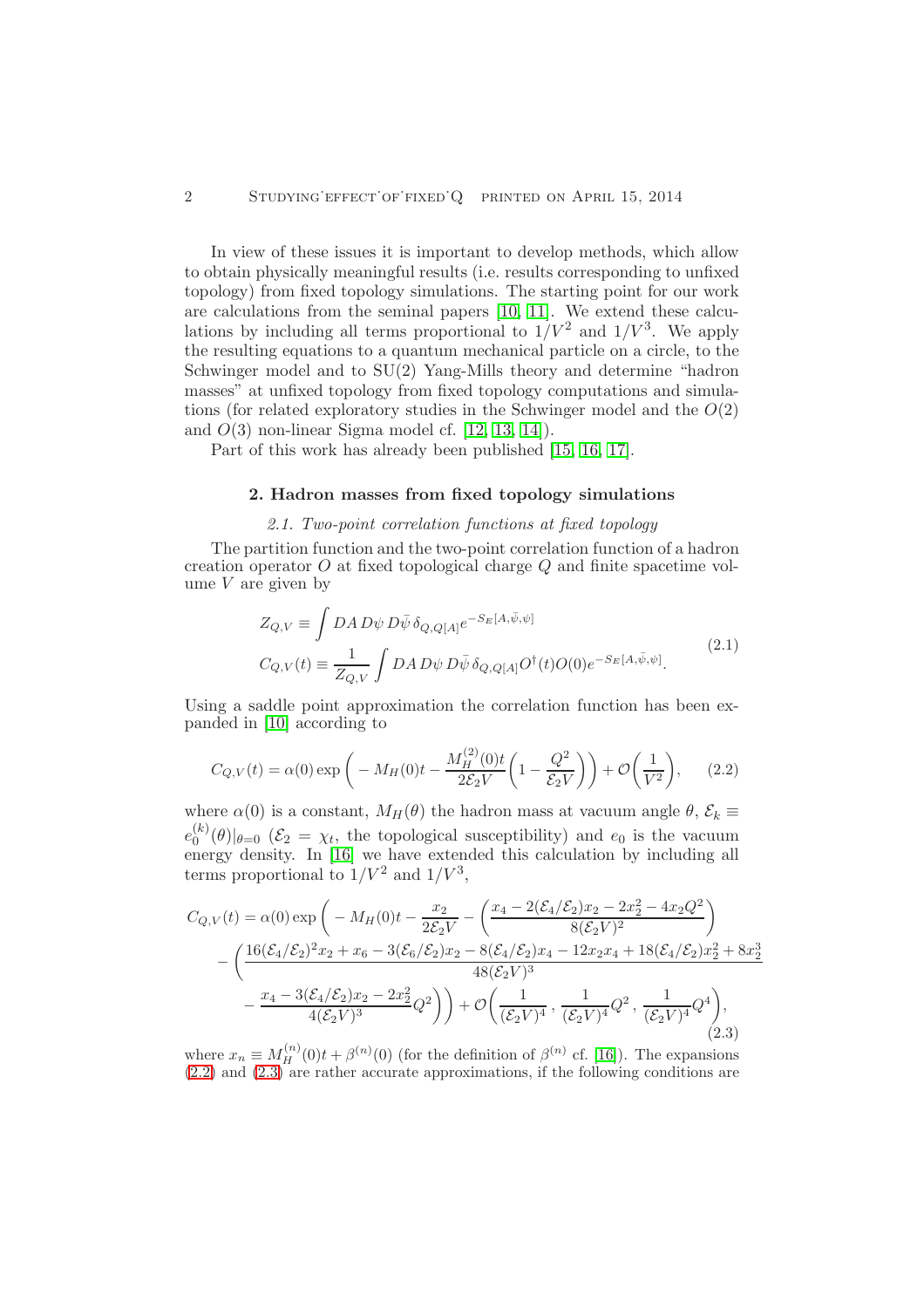fulfilled:

(C1)  $1/\mathcal{E}_2 V \ll 1$ ,  $|Q|/\mathcal{E}_2 V \ll 1$ .

- (C2)  $|x_2| = |M_H^{(2)}(0)t + \beta^{(2)}(0)| \lesssim 1.$
- (C3)  $m_{\pi}(\theta)L \gtrsim 3...5 \gg 1 \quad (m_{\pi}: \text{ pion mass}, L: \text{ periodic spatial extension}).$
- (C4)  $(M^*_{H}(\theta) M_{H}(\theta))t \gg 1$ ,  $M_{H}(\theta)(T 2t) \gg 1$ .

Note that the effective mass at fixed topology, defined in the usual way,

$$
M_{Q,V}^{\text{eff}}(t) \equiv -\frac{1}{C_{Q,V}(t)} \frac{dC_{Q,V}(t)}{dt},\tag{2.4}
$$

<span id="page-2-0"></span>exhibits severe deviations from a constant behavior at large temporal separations t [\[16\]](#page-5-15), which is in contrast to ordinary quantum field theory at unfixed topology.

#### 2.2. Extracting hadron masses

A straightforward method to determine physical hadron masses (i.e. hadron masses at unfixed topology) from fixed topology simulations is to fit either [\(2.2\)](#page-1-0) or [\(2.3\)](#page-1-1) to two-point correlation functions computed at fixed topology. Among the results of the fit are then the hadron mass at unfixed topology  $M_H(0)$  and the topological susceptibility  $\mathcal{E}_2 = \chi_t$ . A similar method is to first determine hadron masses  $M_{Q,V}$  at fixed topological charge  $Q$  and spacetime volume V and then use equations based on [\(2.2\)](#page-1-0) or [\(2.3\)](#page-1-1) to determine  $M_H(0)$  and  $\mathcal{E}_2 = \chi_t$ . For a detailed discussion cf. [\[16\]](#page-5-15).

#### 3. A quantum mechanical particle on a circle at fixed topology

For a first test of the methods mentioned in section [2.2](#page-2-0) we decided for a simple toy model, a quantum mechanical particle on a circle in a square well potential. This model shares some important features with QCD, e.g. the existence of topological charge and the symmetry  $+\theta \leftrightarrow$  $-\theta$ . Moreover, it can be solved numerically up to arbitrary precision. We determine  $M_H(0)$  (which is the energy difference between the ground state and the first excitation) and  $\chi_t$  from fixed topology two-point correlation functions as outlined in section [2.2.](#page-2-0) We compare the  $1/V$  expansion from [\[10\]](#page-5-9) (eq.  $(2.2)$ ) and our  $1/V^3$  version (eq.  $(2.3)$ ). We find rather accurate results for  $M_H(0)$  and  $\chi_t$  (cf. Table [1\)](#page-3-0). Note that the relative errors for both  $M_H(0)$  and  $\chi_t$  are smaller, when using the  $1/V^3$  version [\(2.3\)](#page-1-1). For details cf. [\[15,](#page-5-14) [16\]](#page-5-15).

#### 4. The Schwinger model at fixed topology

The Schwinger model, defined by the Lagrangian

$$
\mathcal{L}(\psi, \bar{\psi}, A_{\mu}) \equiv \bar{\psi}(\gamma_{\mu}(\partial_{\mu} + igA_{\mu}) + m)\psi + \frac{1}{2}F_{\mu\nu}F_{\mu\nu}, \qquad (4.1)
$$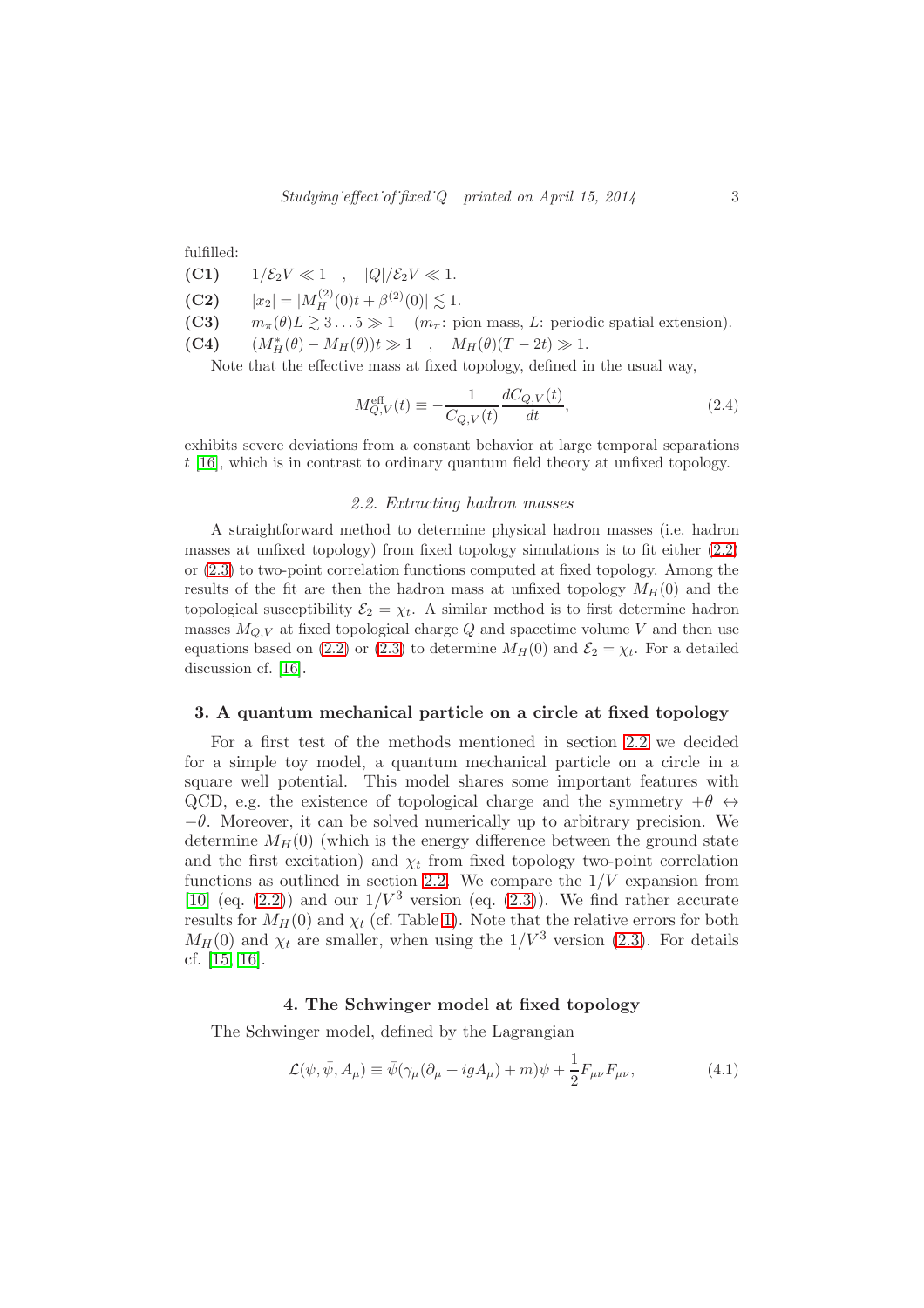|                           | expansion                    | $M_H(0)$             | error         |         | error   |
|---------------------------|------------------------------|----------------------|---------------|---------|---------|
| $\frac{ Q }{Y_tV}$<br>0.5 | $(2.3)$ , hep-lat $/0302005$ | $0.407\overline{02}$ | $\pm 0.029\%$ | 0.00629 | $2.5\%$ |
|                           | $\Omega$<br>$\overline{a}$ . | 0.40706              | $0.019\%$     | 0.00633 | $1.9\%$ |

<span id="page-3-0"></span>Table 1.  $M_H(0)$  and  $\chi_t$  from fixed topology two-point correlation functions; "error" denotes relative differences to the exact results  $\hat{M}_H = 0.40714$  and  $\hat{\chi}_t = 0.00645$ at unfixed topology.

also shares certain features with QCD, most prominently confinement. Furthermore, simulations are computationally inexpensive, because there are only 2 spacetime dimensions.

We have studied the "pion" mass  $m_{\pi}$  and the static quark-antiquark potential  $V_{q\bar{q}}$  for various separations. Results are summarized in Table [2.](#page-3-1) In the first line ("fixed top.") results obtained from two-point correlation functions at fixed topology (as outlined in section [2.2\)](#page-2-0) are listed. In the second line ("unfixed top.") they are compared to results from standard lattice simulations, where gauge link configurations from all topological sectors are taken into account. One can observe agreement demonstrating that one can obtain correct and accurate physical results from fixed topology simulations. For details cf. [\[17\]](#page-5-16).

|                                                                                                                                         | $m_{\pi}a$ | $\mathcal{V}_{q\bar q}(1a)a$ | $\mathcal{V}_{q\bar{q}}(2a)a$   $\mathcal{V}_{q\bar{q}}(3a)a$   $\mathcal{V}_{q\bar{q}}(4a)a$ |  |
|-----------------------------------------------------------------------------------------------------------------------------------------|------------|------------------------------|-----------------------------------------------------------------------------------------------|--|
| fixed top.                                                                                                                              |            |                              |                                                                                               |  |
| unfixed top. $\left(0.2743(3) \right) \left(0.12551(4) \right) \left(0.2247(2) \right) \left(0.3008(4) \right) \left(0.3577(9) \right)$ |            |                              |                                                                                               |  |

<span id="page-3-1"></span>Table 2. Comparison of results obtained from computations at fixed and at unfixed topology.

# 5. SU(2) Yang-Mills theory at fixed topology

Currently we perform fixed topology studies of SU(2) Yang-Mills theory,

$$
\mathcal{L}(A_{\mu}) \equiv \frac{1}{4} F^{a}_{\mu\nu} F^{a}_{\mu\nu}, \tag{5.1}
$$

which is expected to be rather similar to QCD. Again we explore the static quark-antiquark potential for various separations.

The left plot in Fig. [1](#page-4-0) shows that there is a significant discrepancy between the potential from computations restricted to a single topological sector and corresponding results obtained at unfixed topology. The plot, therefore, underlines the necessity of a method to extract physical results from fixed topology computations.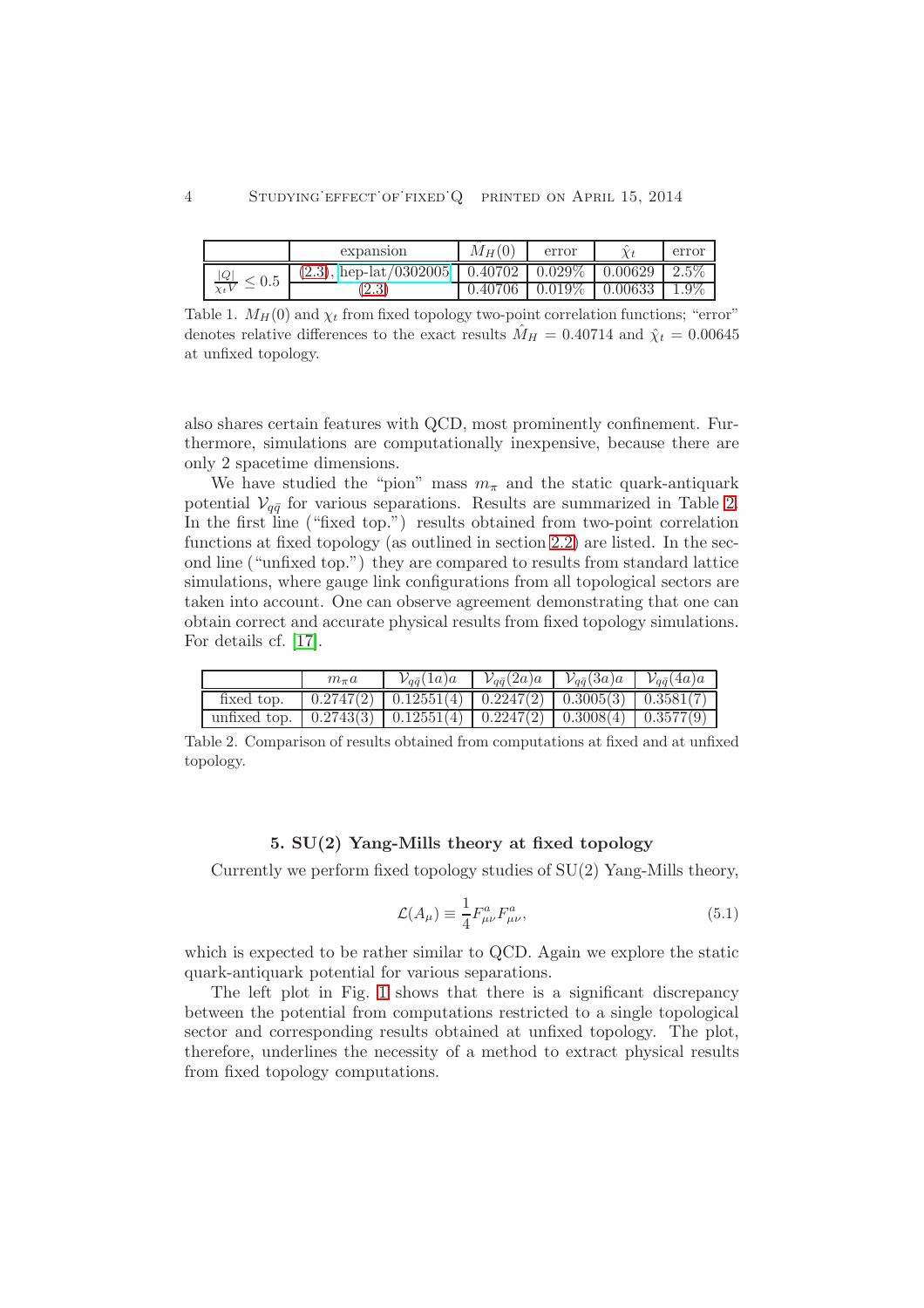In the right plot of Fig. [1](#page-4-0) we compare the static potential obtained from Wilson loops at fixed topology (as outlined in section [2.2\)](#page-2-0) and from standard lattice simulations, where gauge link configurations from all topological sectors are taken into account. As for the Schwinger model, one can observe excellent agreement demonstrating again that one can obtain correct and accurate physical results from fixed topology simulations.

Details regarding our study of Yang-Mills theory at fixed topology will be published in the near future.



<span id="page-4-0"></span>Fig. 1. (left)  $V_{q\bar{q}}(6a)$  for different topological sectors  $Q = 0, 1, 2, 3$  for spacetime volume  $V/a^4 = 16^4$ . (right) Comparison of potential results obtained from computations at fixed and at unfixed topology.

### 6. Conclusions and outlook

We have extended relations from the literature [\[10,](#page-5-9) [11\]](#page-5-10) relating twopoint correlation functions at fixed topology to physical hadron masses (i.e. hadron masses at unfixed topology). We have successfully applied our resulting equations to various models. We plan to test the same methods for QCD in the near future, where hadron masses obtained from different topological sectors also exhibit clear differences (for an example cf. [\[18\]](#page-5-17), where the pion mass has been computed in various topological charge sectors).

# Acknowledgments

We thank Wolfgang Bietenholz, Krzysztof Cichy, Dennis Dietrich, Gregorio Herdoiza, Karl Jansen and Andreas Wipf for discussions. We acknowl